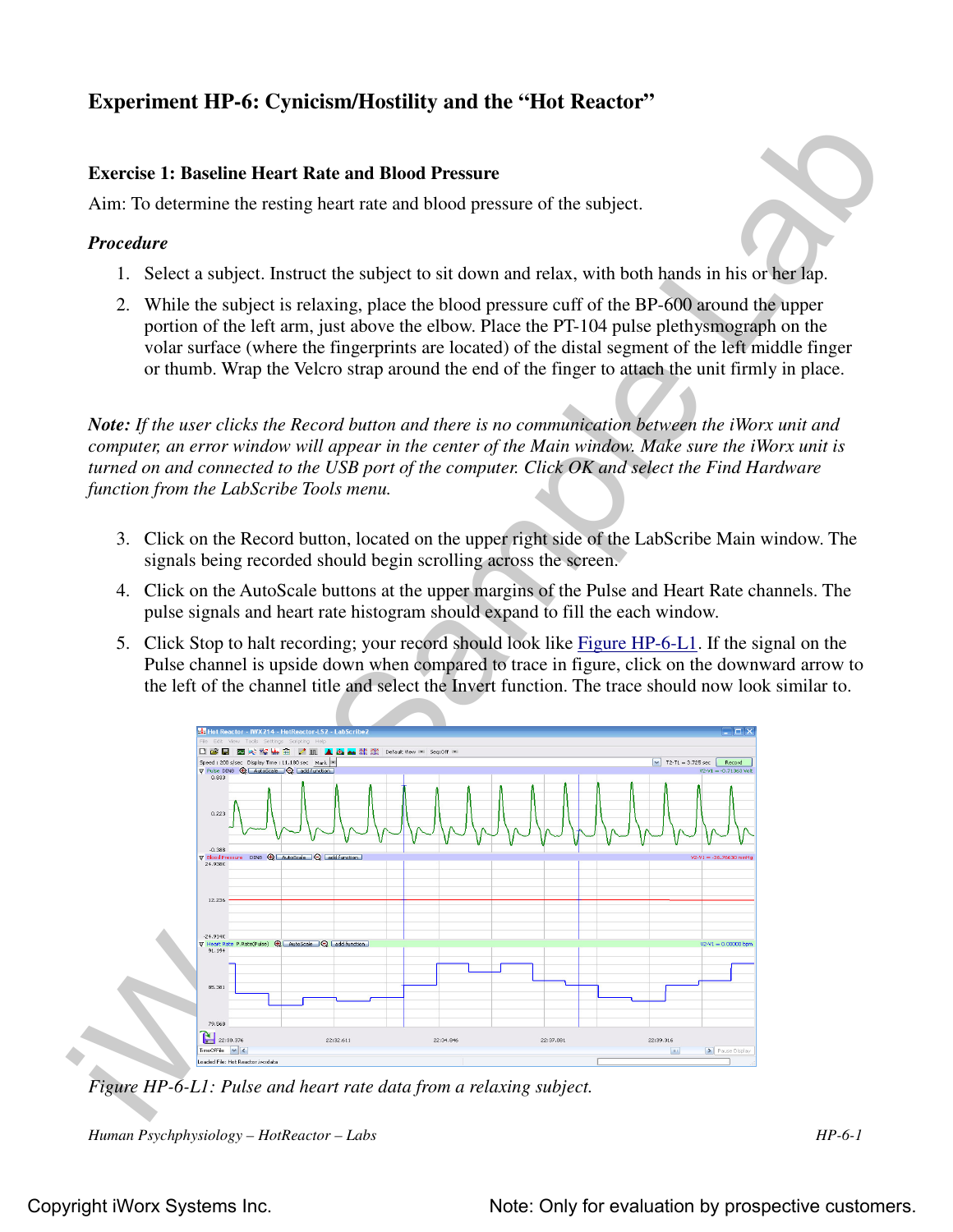- 6. Type Baseline HR/BP <Subject's Name> in the Mark box to the right of the Mark button.
- 7. Click Record and press the Enter key on the keyboard to mark the recording. Continue recording.



*Figure HP-6-L2: The pulse waves and the pressure in the BP-600 recorded during the occlusion of the brachial artery as displayed in the Main window. Pulses disappear when the pressure in the cuff exceeds the pressure in the artery. The pulse wave reappears when the pressure in the cuff is released, The subject's heart rate is recorded on the bottom channel.*

- 8. After recording for one minute, inflate the blood pressure cuff until the finger pulse wave on the Pulse channel disappears (Figure HP-6-L2).
- 9. Once the pulse wave disappears, release the cuff pressure at the rate of  $\sim 10 \text{ mmHg/second}$ . Continue to release the pressure in the cuff until the aneuroid gauge reads 20 mmHg.
- 10. Click the Stop button. Make sure the blood pressure cuff is completely deflated and is not putting any unnecessary pressure on the subject's arm.
- 11. The subject should continue to relax between Exercises 1 and 2. To improve circulation in his or her arm, the subject should flex and extend their fingers to encourage blood circulation.
- 12. Select Save in the File menu.

## *Data Analysis - Baseline Heart Rate*

- 1. Scroll through the recording and find the section of data recorded before the pressure in the cuff was blocking the pulse (Figure HP-6-L1).
- 2. Use the Display Time icons to adjust the Display Time of the Main window to show a thirtysecond, artifact-free section of the subject's pulse and heart rate while relaxing on the Main window. This section of data can also be selected by: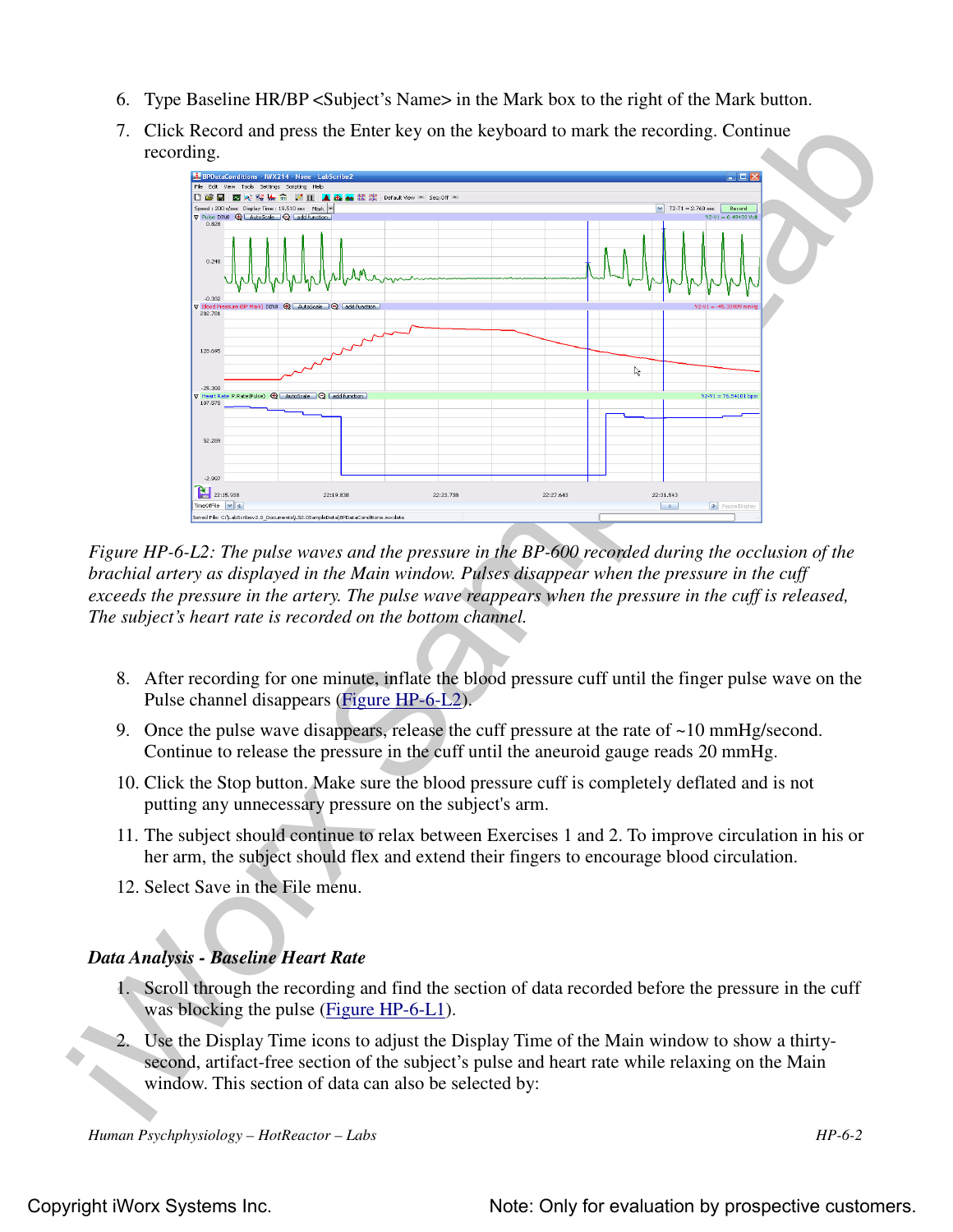- Placing the cursors on either side of the section of data needed.
- Clicking the Zoom between Cursors button on the LabScribe toolbar to expand the segment of data to the width of the Main window.
- 3. Click on the Analysis window icon in the toolbar (Figure HP-6-L3) or select Analysis from the Windows menu to transfer the data displayed in the Main window to the Analysis window.



*Figure HP-6-L3: LabScribe Toolbar*

- 4. Look at the Function Table that is above the uppermost channel displayed in the Analysis window. The mathematical functions that are listed should include Value1, Value2, V2-V1, T2- T1, Max, Min, and Mean. The values for these parameters from each channel are seen in the table across the top margin of each channel.
- 5. Once the cursors are placed in the correct positions for determining the maximum, minimum, and mean heart rates, these rates can be recorded in the on-line notebook of LabScribe by typing the names and values directly into the Journal.
- 6. The functions in the channel menus of the Analysis window can also be used to enter the names and values of the parameters from the recording to the Journal. To use these functions:
	- Place the cursors at the locations used to measure the cuff pressures from the Heart Rate channel.
	- Transfer the names of the mathematical functions used to determine the heart rates to the Journal using the Add Title to Journal function in the Heart Rate channel menu.
	- Transfer the value for the blood pressure to the Journal using the Add Ch. Data to Journal function in the Heart Rate channel menu.
- 7. On the Heart Rate channel, click and drag one cursor to the left margin of the data displayed in the Analysis window. Drag the other cursor to the right margin of the same data and measure the following:
	- Maximum Heart Rate. The value for Max on the Heart Rate channel is the subject's maximum heart rate while relaxing.
		- Minimum Heart Rate. The value for Min on the Heart Rate channel is the subject's minimum heart rate while relaxing.
			- Mean Heart Rate. The value for Mean on the Heart Rate channel is the subject's mean heart rate while relaxing.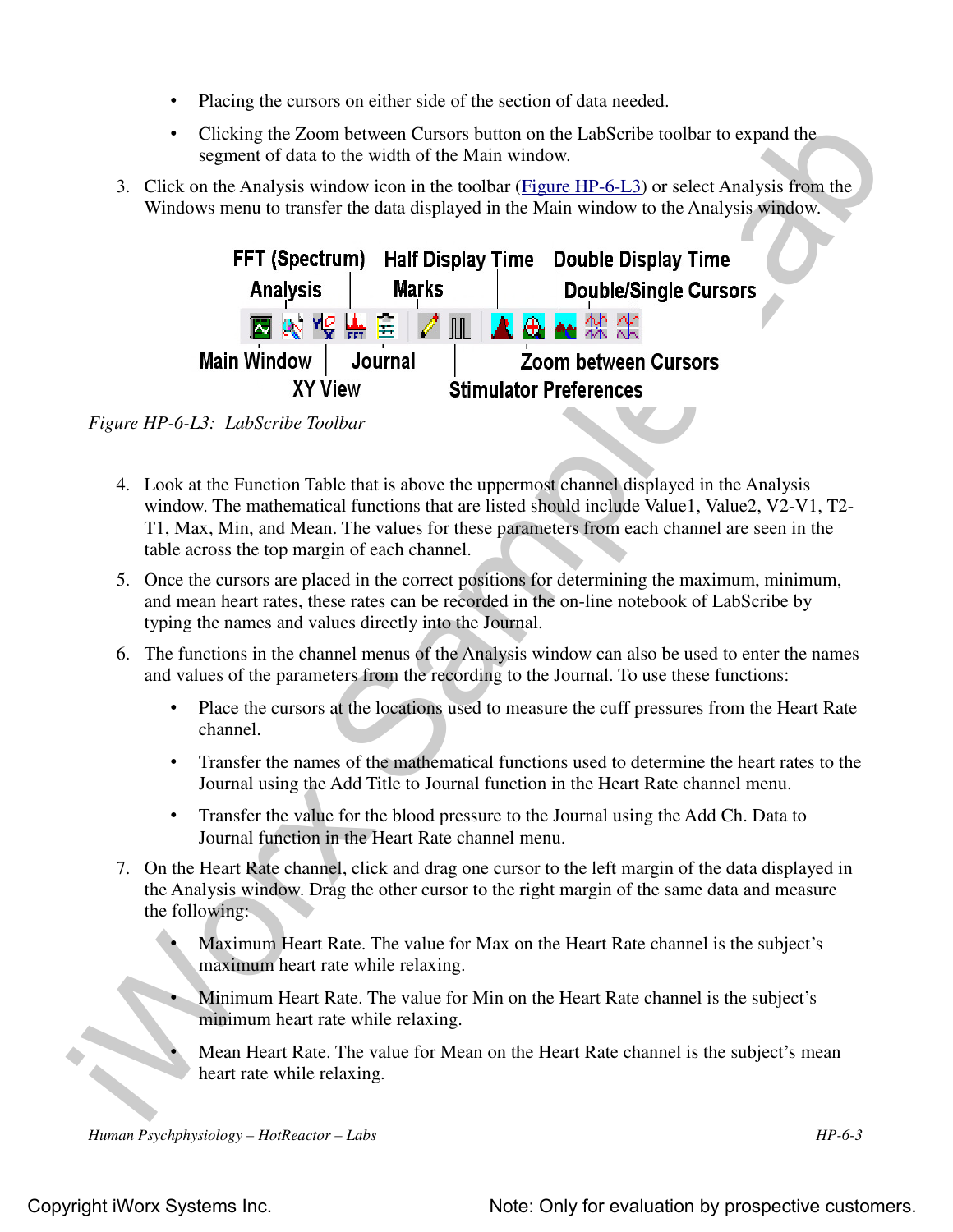8. Record the values for these rates in the Journal using one of the techniques described in Steps 5 or 6, and in Table HP-6-L1.

#### *Data Analysis - Baseline Blood Pressure*

- 1. Scroll through the recording and find the section of data recorded before, during, and after the pressure in the cuff was blocking the pulse (Figure HP-6-L2).
- 2. Use the same procedures used in the previous section to position the blood pressure data in the Main window, display the selected data in the Analysis window, position the cursors to make measurements, and record the values of the parameters in the Journal and in Table HP-6-L1.



*Figure HP-6-L4: The pulse waves and the pressure in the BP-600 recorded during the occlusion of the brachial artery as displayed in the Analysis window. The names and values of the parameters measured appear in the tables above the channels.*

- 3. On the Pulse channel, use the mouse to click on and drag the cursors to specific points on the recording in the Analysis window (Figure HP-6-L4) to measure the following:
	- Systolic blood pressure. To determine the subject's systolic blood pressure, place a cursor on the first pulse wave that reappears after the pressure from the cuff of the BP-600 is released. The value for Value1 on the Blood Pressure channel is the subject's systolic blood pressure.
	- Diastolic blood pressure. To determine the subject's diastolic blood pressure, place the other cursor on the first of the largest pulse waves that reappear as the pressure from the cuff of the BP-600 is released. The value for Value1 on the Blood Pressure channel is the subject's diastolic blood pressure.
	- Pulse pressure, or difference between the systolic and diastolic pressures. To measure the pulse pressure, leave the cursors used to measure the systolic and diastolic pressures.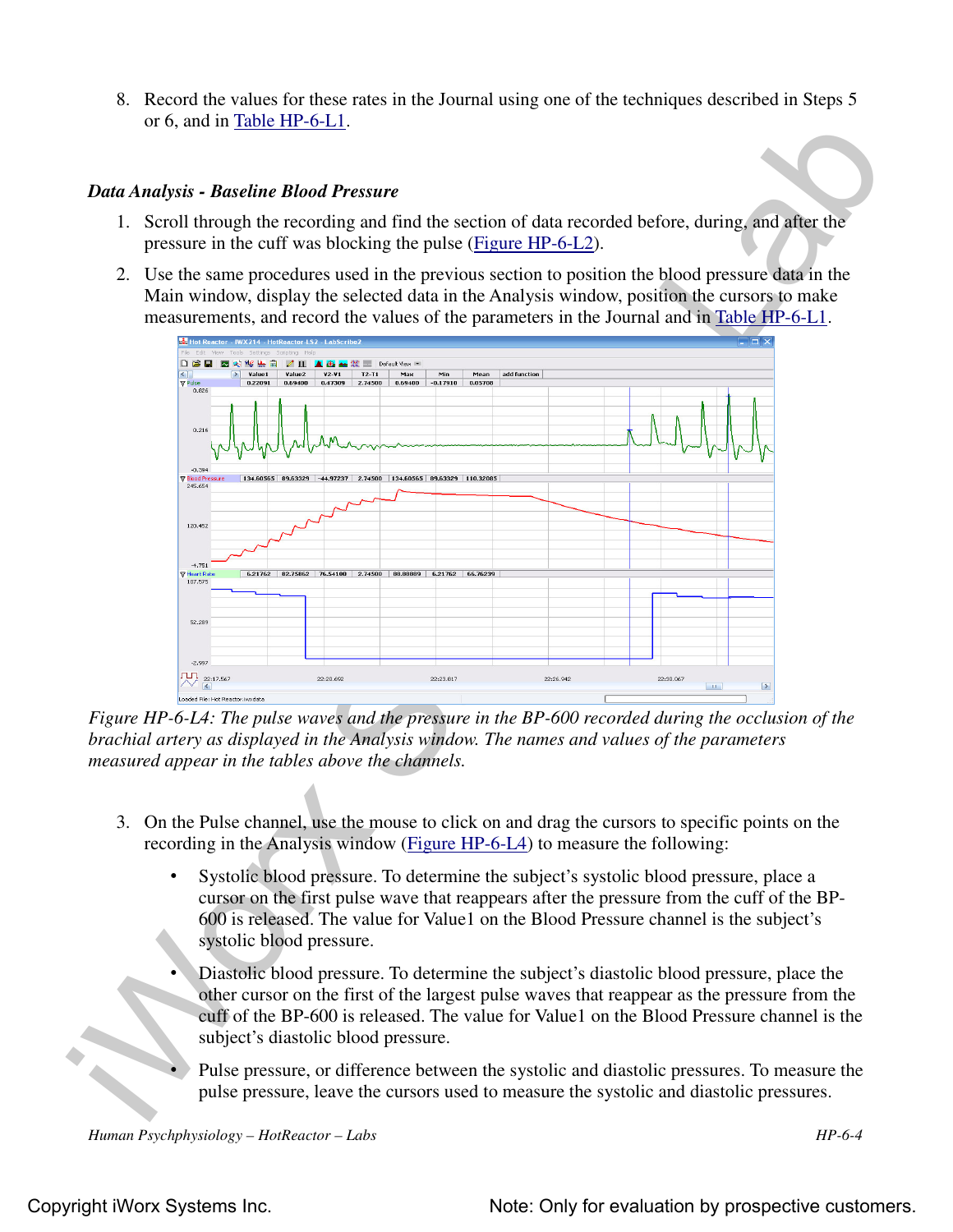The value for V2-V1 on the Blood Pressure channel is the subject's pulse pressure.

| Subject_               |                                                                  | <b>Baseline-Relaxation</b>                            |                                                                                                                                                                                                                                                                                                                                                                                                                |
|------------------------|------------------------------------------------------------------|-------------------------------------------------------|----------------------------------------------------------------------------------------------------------------------------------------------------------------------------------------------------------------------------------------------------------------------------------------------------------------------------------------------------------------------------------------------------------------|
|                        | Maximum Heart Rate (BPM)                                         |                                                       |                                                                                                                                                                                                                                                                                                                                                                                                                |
|                        | Minimum Heart Rate (BPM)                                         |                                                       |                                                                                                                                                                                                                                                                                                                                                                                                                |
|                        | Mean Heart Rate (BPM)                                            |                                                       |                                                                                                                                                                                                                                                                                                                                                                                                                |
|                        | Systolic Pressure (mmHg)                                         |                                                       |                                                                                                                                                                                                                                                                                                                                                                                                                |
|                        | Diastolic Pressure (mmHg)                                        |                                                       |                                                                                                                                                                                                                                                                                                                                                                                                                |
|                        | Pulse Pressure (mmHg)                                            |                                                       |                                                                                                                                                                                                                                                                                                                                                                                                                |
|                        | debate on social issues.                                         | <b>Exercise 2: Physiological Response to Debating</b> |                                                                                                                                                                                                                                                                                                                                                                                                                |
|                        |                                                                  |                                                       | Aim: To measure any change in the subject's heart rate and blood pressure during and after a 5-minute<br>1. Ask the subject to draw, at random, one slip of paper with the title of a social issue taken from<br>the list provided. Instruct the subject that he or she has two minutes to jot down ideas about his<br>or her point of view on the issue. Meanwhile, the other members of your group should be |
|                        |                                                                  |                                                       | thinking about possible alternative points of view with respect to the issue drawn.                                                                                                                                                                                                                                                                                                                            |
|                        |                                                                  |                                                       | 2. Type Begin Debate <subject's name=""> in the Mark box to the right of the Mark button.</subject's>                                                                                                                                                                                                                                                                                                          |
|                        | size of the signals.                                             |                                                       | 3. Click Record. Click AutoScale for the Pulse and Heart Rate channels to increase the displayed                                                                                                                                                                                                                                                                                                               |
|                        | keyboard to mark the beginning of the five minute debate period. |                                                       | 4. When the subject begins his or her presentation about the issue, press the Enter key on the                                                                                                                                                                                                                                                                                                                 |
|                        | being presented by other persons in the group.                   |                                                       | 5. When the subject's presentation is concluded, the remainder of the five minute period is a<br>round-table debate on the issue. Give the subject the opportunity to respond to the alternatives                                                                                                                                                                                                              |
| <b>Procedure</b><br>6. | Enter key to mark the recording. Continue recording.             |                                                       | Type Debate End-BP in the Mark box. At the end of the five-minute debate period, press the                                                                                                                                                                                                                                                                                                                     |

# **Table HP-6-L1: Baseline Heart Rates and Blood Pressures**

# **Exercise 2: Physiological Response to Debating**

#### *Procedure*

- 1. Ask the subject to draw, at random, one slip of paper with the title of a social issue taken from the list provided. Instruct the subject that he or she has two minutes to jot down ideas about his or her point of view on the issue. Meanwhile, the other members of your group should be thinking about possible alternative points of view with respect to the issue drawn.
- 2. Type Begin Debate <Subject's Name> in the Mark box to the right of the Mark button.
- 3. Click Record. Click AutoScale for the Pulse and Heart Rate channels to increase the displayed size of the signals.
- 4. When the subject begins his or her presentation about the issue, press the Enter key on the keyboard to mark the beginning of the five minute debate period.
- 5. When the subject's presentation is concluded, the remainder of the five minute period is a round-table debate on the issue. Give the subject the opportunity to respond to the alternatives being presented by other persons in the group.
- 6. Type Debate End-BP in the Mark box. At the end of the five-minute debate period, press the Enter key to mark the recording. Continue recording.
- 7. Take the subject's blood pressure at the end of the debate period. It is important to measure the subject's blood pressure as soon as possible.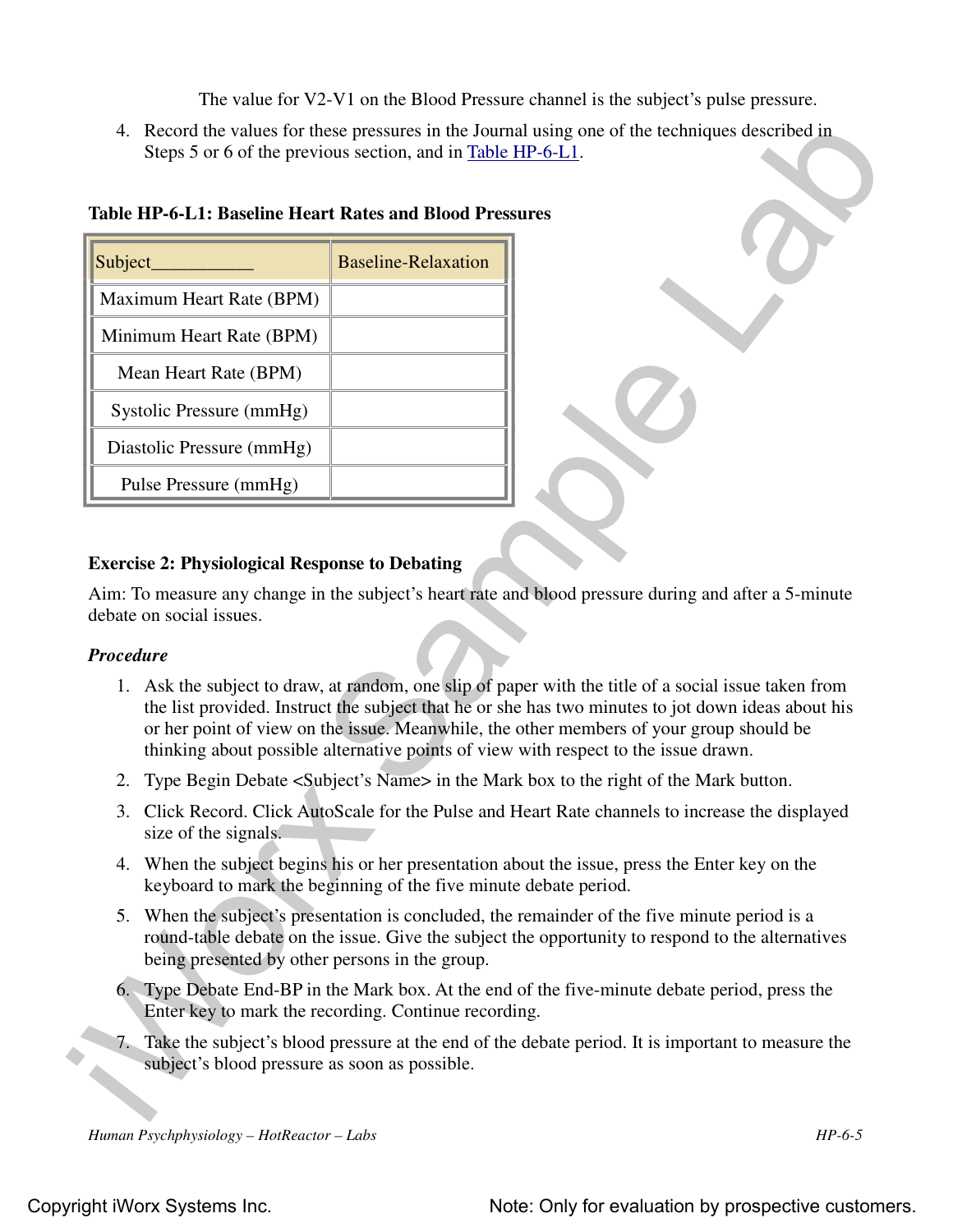- 8. Inflate the blood pressure cuff until the finger pulse wave on the Pulse channel disappears (Figure HP-6-L2).
- (Eigner III)  $\triangle E$ ). Some than present reduce the coff pressure at the rate of -10 mmHz)<br>second Comincing Concerns the correlation of the mean of the block pressure can be block pressure can be somether by denoted and so 9. Once the pulse wave disappears, release the cuff pressure at the rate of ~10 mmHg/second. Continue to release the pressure in the cuff until the aneuroid gauge reads 20 mmHg. Make sure the blood pressure cuff is completely deflated and is not putting any unnecessary pressure on the subject's arm. Continue to record for two minutes.
	- 10. Instruct the subject to relax during the two-minute recovery period. Type Begin Recovery in the Mark box. Press the Enter key on the keyboard.
	- 11. Type End Recovery-BP in the Mark box. At the end of the two-minute recovery period, press the Enter key to mark the recording. Continue recording as you take the subject's blood pressure at the end of the two-minute recovery period.
	- 12. Click Stop to halt the recording. Remove the cuff from the subject's arm. The subject should flex and extend his or her fingers to encourage blood circulation.
	- 13. Select Save in the File menu.
	- 14. Repeat this exercise for each member of the lab group. Open and save a new data file for each subject.

### *Data Analysis - Debate Period Heart Rate*

- 1. Scroll through the recording and locate the section of data recorded during the subject's debate period.
- 2. Use the Display Time icons or the Zoom between Cursors functions to adjust the Display Time of the Main window to show the complete five-minute recording of the subject's pulse and heart rate while debating on the Main window.
- 3. Click on the Analysis window icon in the toolbar or select Analysis from the Windows menu to transfer the data displayed in the Main window to the Analysis window.
- 4. On the Heart Rate channel, click and drag one cursor to the left margin of the data displayed in the Analysis window. Drag the other cursor to the right margin of the same data and measure the following:
	- Maximum Heart Rate. The value for Max on the Heart Rate channel is the subject's maximum heart rate while debating.
	- Minimum Heart Rate. The value for Min on the Heart Rate channel is the subject's minimum heart rate while debating.
	- Mean Heart Rate. The value for Mean on the Heart Rate channel is the subject's mean heart rate while debating.
- 5. Record the values for these rates in the Journal using one of the techniques described in Exercise 1, and in Table HP-6-L2.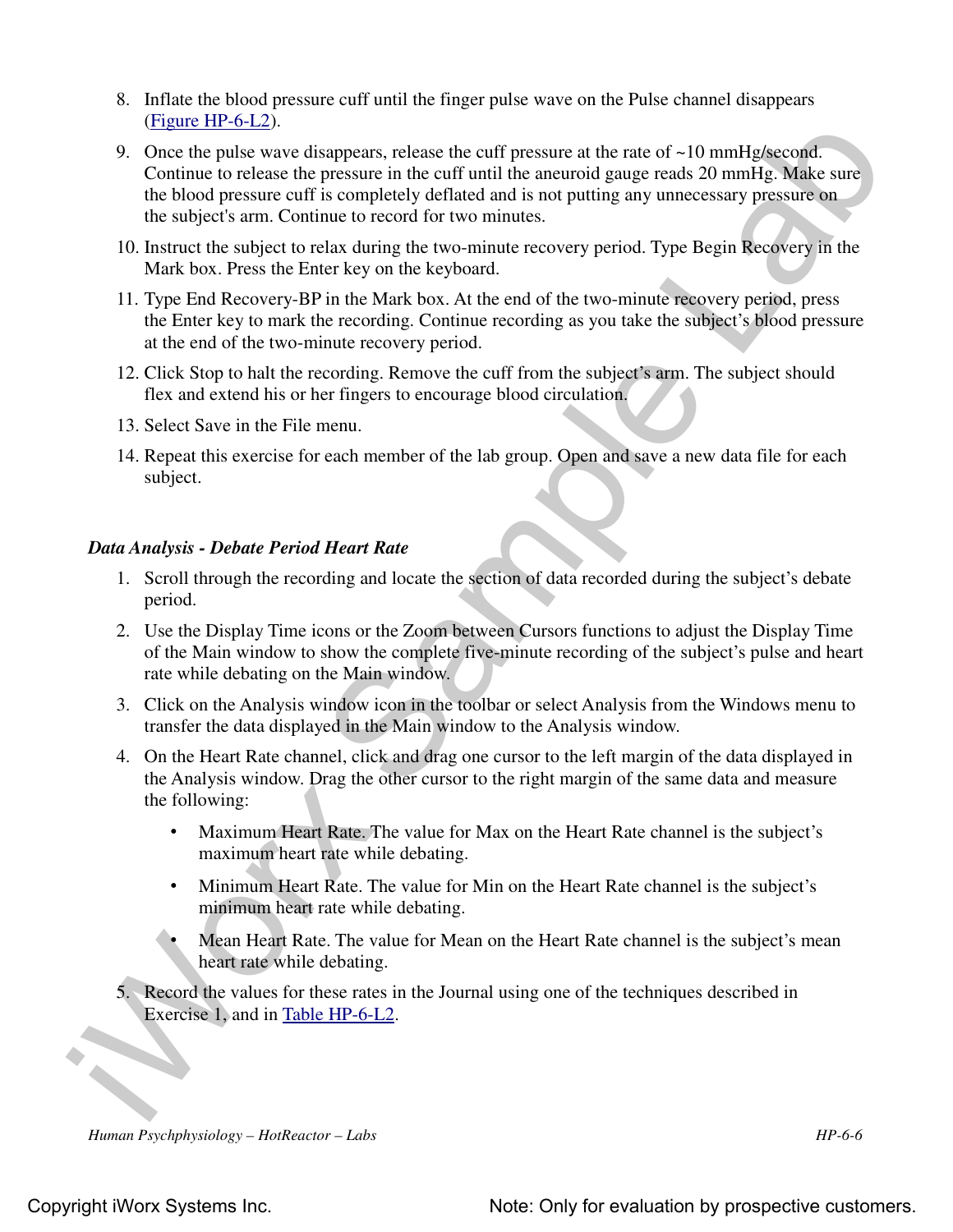#### *Data Analysis - Debate Period Blood Pressure*

- 1. Scroll through the recording and find the section of data when the subject's blood pressure was recorded at the end of the debate period.
- 2. Use the same procedures used in the previous section to position the blood pressure data in the Main window, and display the selected data in the Analysis window.
- 3. On the Pulse channel, use the mouse to click on and drag the cursors to specific points on the recording in the Analysis window to measure the following:
	- Systolic blood pressure. To determine the subject's systolic blood pressure, place a cursor on the first pulse wave that reappears after the pressure from the cuff of the BP-600 is released. The value for Value1 on the Blood Pressure channel is the subject's systolic blood pressure.
- 1. Second through the recevoring and find the section of data when the subject's blond pressure was<br>
recevolent at the teator pressure was the studie pressure of the delate period. Second the teator is the proposition tha • Diastolic blood pressure. To determine the subject's diastolic blood pressure, place the other cursor on the first of the largest pulse waves that reappear as the pressure from the cuff of the BP-600 is released. The value for Value1 on the Blood Pressure channel is the subject's diastolic blood pressure.
	- Pulse pressure, or difference between the systolic and diastolic pressures. To measure the pulse pressure, leave the cursors used to measure the systolic and diastolic pressures. The value for V2-V1 on the Blood Pressure channel is the subject's pulse pressure.
	- 4. Record the values for these pressures in the Journal using one of the techniques described in Exercise 1, and in Table HP-6-L2.

## *Data Analysis - Recovery Period Heart Rate*

- 1. Scroll through the recording and locate the section of data recorded during the subject's recovery period.
- 2. Use the same procedures used in the previous section to position the heart rate data from the recovery period in the Main window, and display the selected data in the Analysis window.
- 3. On the Heart Rate channel, click and drag one cursor to the left margin of the data displayed in the Analysis window. Drag the other cursor to the right margin of the same data and measure the following:
	- Maximum Heart Rate. The value for Max on the Heart Rate channel is the subject's maximum heart rate while recovering.
	- Minimum Heart Rate. The value for Min on the Heart Rate channel is the subject's minimum heart rate while recovering.
	- Mean Heart Rate. The value for Mean on the Heart Rate channel is the subject's mean heart rate while recovering.
- 4. Record the values for these rates in the Journal using one of the techniques described in Exercise 1, and in Table HP-6-L2.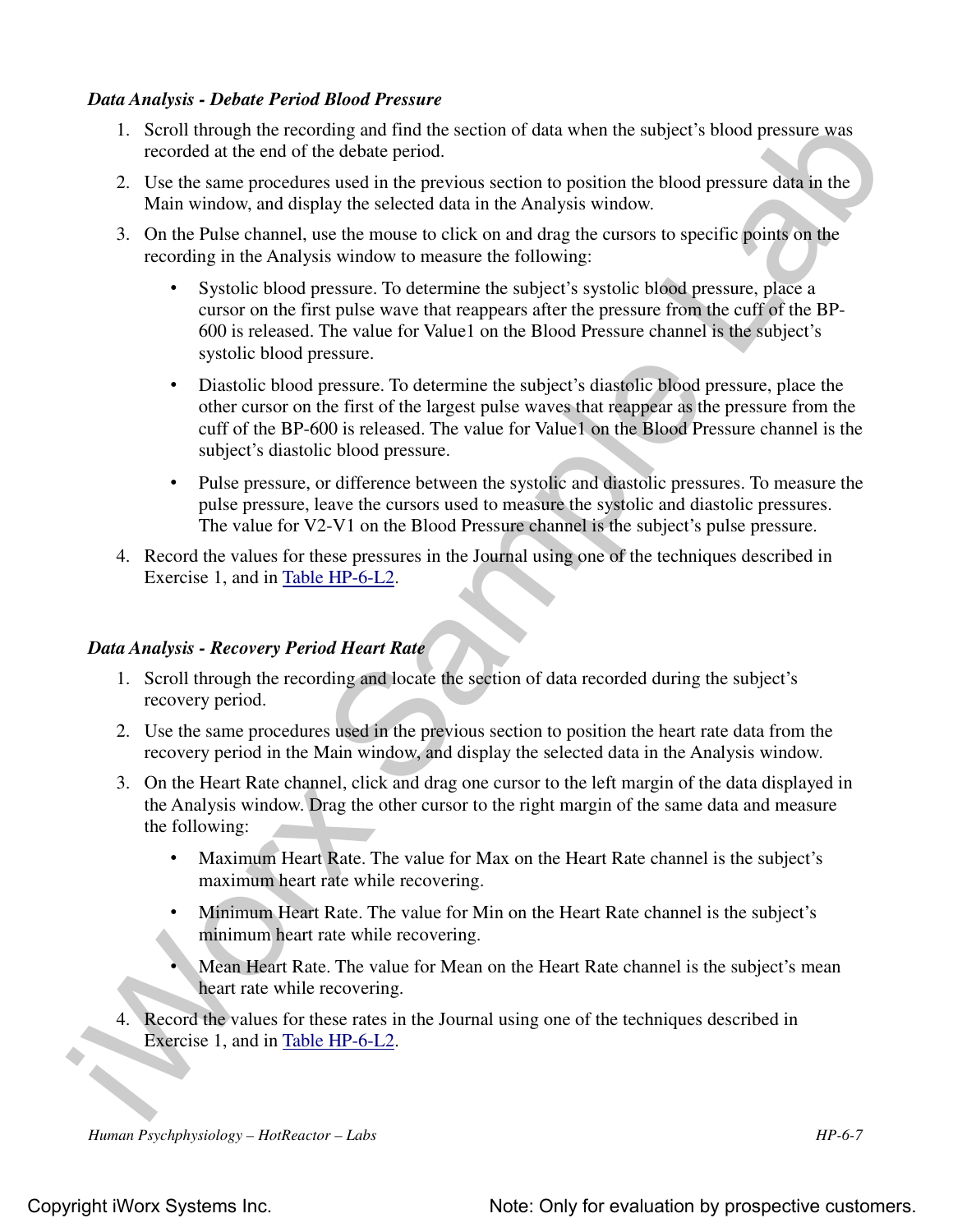#### *Data Analysis - Recovery Period Blood Pressure*

- 1. Scroll through the recording and find the section of data when the subject's blood pressure was recorded at the end of the recovery period.
- 2. Use the same procedures used in the previous section to position the blood pressure data in the Main window, and display the selected data in the Analysis window.
- 3. On the Pulse channel, use the mouse to click on and drag the cursors to specific points on the recording in the Analysis window to measure the following:
	- Systolic blood pressure. To determine the subject's systolic blood pressure, place a cursor on the first pulse wave that reappears after the pressure from the cuff of the BP-600 is released. The value for Value1 on the Blood Pressure channel is the subject's systolic blood pressure.
- 1. Second through the recessiving and find the section of data when the subject's blond pressure was recessed at the end of the recessory period.<br>
2. Use the same procedures used at the pressions exciton to position the b • Diastolic blood pressure. To determine the subject's diastolic blood pressure, place the other cursor on the first of the largest pulse waves that reappear as the pressure from the cuff of the BP-600 is released. The value for Value1 on the Blood Pressure channel is the subject's diastolic blood pressure.
	- Pulse pressure, or difference between the systolic and diastolic pressures. To measure the pulse pressure, leave the cursors used to measure the systolic and diastolic pressures. The value for V2-V1 on the Blood Pressure channel is the subject's pulse pressure.
	- 4. Record the values for these pressures in the Journal, using one of the techniques described in Exercise 1, and in Table HP-6-L2.

#### *Calculations - Individual Data*

1. Calculate the subject's debate reactivity scores for the mean heart rate, systolic pressure, diastolic pressure, and pulse pressure by subtracting the baseline value of the parameter from the debate value of the same parameter. For example,

# **mean HR** $_{\text{debate}}$  **- mean HR** $_{\text{baseline}}$  = debate reactivity score<sub>mean HR</sub>

Subjects with debate values higher than baseline values will have debate reactivity scores that are positive; and, subjects with debate values lower than baseline values will have debate reactivity scores that are negative.

2. Calculate the subject's recovery reactivity scores for the mean heart rate, systolic pressure, diastolic pressure, and pulse pressure by subtracting the recovery value of the parameter from the debate value of the same parameter. For example,

#### $mean HR_{debate}$  **- mean HR**<sub>recovery</sub> =  **= recovery reactivity scoremean HR**

Subjects with debate values higher than recovery values will have recovery reactivity scores that are positive; and subjects with debate values lower than recovery values will have recovery reactivity scores that are negative.

```
Human Psychphysiology – HotReactor – Labs HP-6-8
```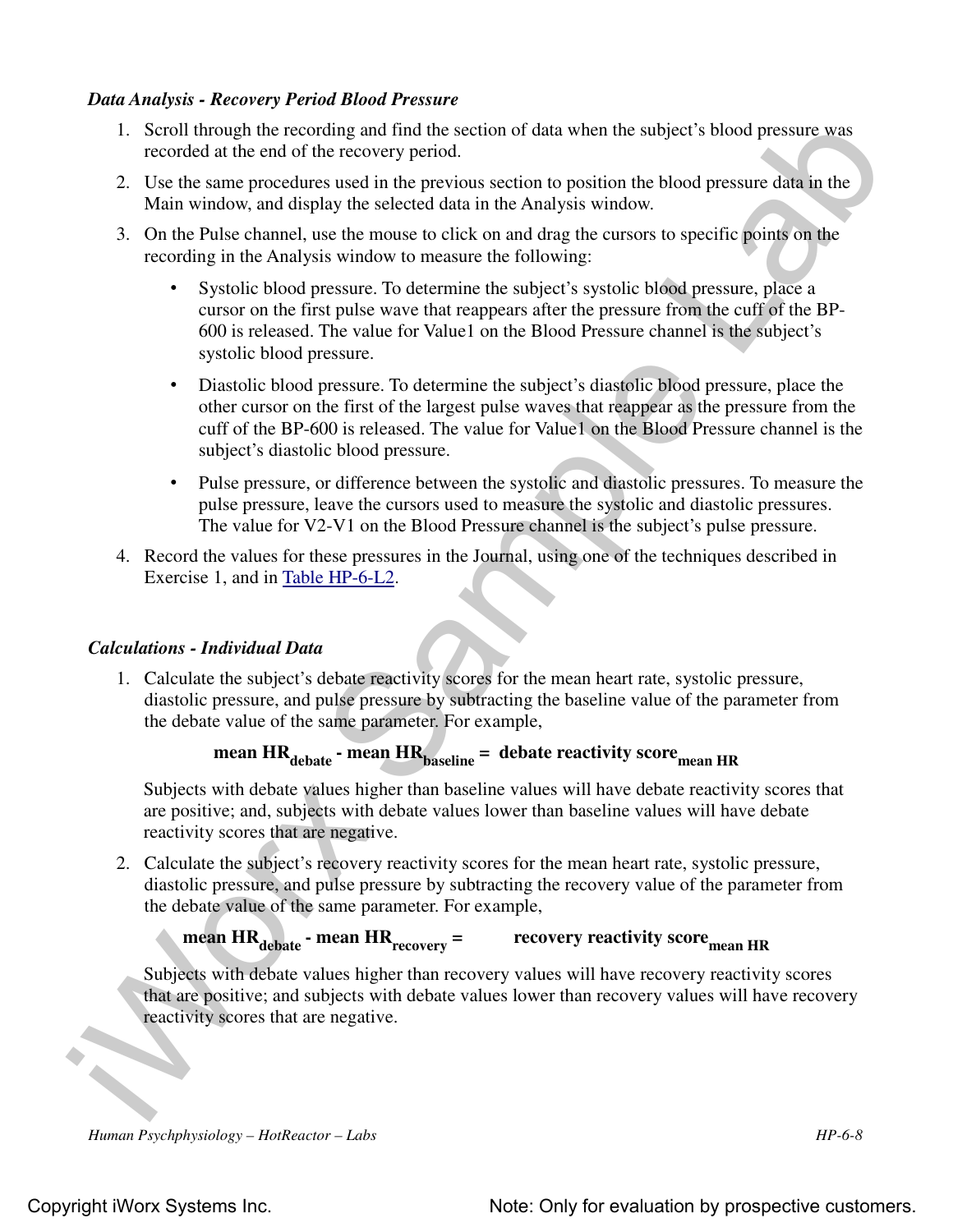|                                                                                                                                                | HO Score               |                           |                         |                                                                                                                                                                                                                                                                                                                                                                                                                                                                                                             |                                 |                             |
|------------------------------------------------------------------------------------------------------------------------------------------------|------------------------|---------------------------|-------------------------|-------------------------------------------------------------------------------------------------------------------------------------------------------------------------------------------------------------------------------------------------------------------------------------------------------------------------------------------------------------------------------------------------------------------------------------------------------------------------------------------------------------|---------------------------------|-----------------------------|
| Experimental<br>Condition                                                                                                                      | <b>Max HR</b><br>(BPM) | Min<br><b>HR</b><br>(BPM) | <b>Mean HR</b><br>(BPM) | Systolic<br>Pressure<br>(mmHg)                                                                                                                                                                                                                                                                                                                                                                                                                                                                              | Diastolic<br>Pressure<br>(mmHg) | Pulse<br>Pressure<br>(mmHg) |
| Baseline Period (1)                                                                                                                            |                        |                           |                         |                                                                                                                                                                                                                                                                                                                                                                                                                                                                                                             |                                 |                             |
| Debate Period (2)                                                                                                                              |                        |                           |                         |                                                                                                                                                                                                                                                                                                                                                                                                                                                                                                             |                                 |                             |
| Recovery Period (3)                                                                                                                            |                        |                           |                         |                                                                                                                                                                                                                                                                                                                                                                                                                                                                                                             |                                 |                             |
| <b>Debate Reactivity</b><br>Score $(2-1)$                                                                                                      |                        |                           |                         |                                                                                                                                                                                                                                                                                                                                                                                                                                                                                                             |                                 |                             |
| <b>Recovery Reactivity</b><br>Score $(2-3)$                                                                                                    |                        |                           |                         |                                                                                                                                                                                                                                                                                                                                                                                                                                                                                                             |                                 |                             |
| 2. On the class data sheet, each subject should anonymously enter his or her information for each                                              |                        |                           |                         |                                                                                                                                                                                                                                                                                                                                                                                                                                                                                                             |                                 |                             |
|                                                                                                                                                |                        |                           |                         | period of the experiment: mean heart rates; systolic, diatolic, and pulse pressures; and, debate<br>and recovery reactivity scores for each parameter (mean heart rate, systolic pressure, diastolic<br>pressure). The subject should enter his or her ID code and Cook-Medley Hostility (HO)                                                                                                                                                                                                               |                                 |                             |
| Inventory score;<br>3. Divide the class into two groups using the median value from the class scores on the Cook-<br>cynicism/hostility group. |                        |                           |                         | Medley Hostility (HO) Inventory. Subjects with scores above the median value are assigned to<br>the high cynicism/hostility group, and subjects below the median value are assigned to the low                                                                                                                                                                                                                                                                                                              |                                 |                             |
| 4. Calculate the group averages for the mean heart rate, systolic pressure, diastolic pressure, pulse<br>added together.                       |                        |                           |                         | pressure, debate reactivity score, and recovery reactivity score for each experimental condition<br>in each cynicism/hostility group. For example, the average debate reactivity score for the mean<br>heart rate in low cynicism/hostility group is equal to the sum of all the heart rate debate<br>reactivity scores of the subjects in the group divided by the number of subjects in the group.<br>The sign $(+ or -)$ of each individual debate reactivity score is used when scores of the group are |                                 |                             |

#### **Table HP-6-L2: Heart Rate & Blood Pressure Results - Hot Reactor Conditions**

#### *Calculations - Class Data*

- 1. Use the same procedures explained in Exercises 1 and 2 to determine the heart rates and blood pressures of the other subjects during the baseline, debate, and recovery periods. Calculate the reactivity scores for each subject.
- 2. On the class data sheet, each subject should anonymously enter his or her information for each period of the experiment: mean heart rates; systolic, diatolic, and pulse pressures; and, debate and recovery reactivity scores for each parameter (mean heart rate, systolic pressure, diastolic pressure). The subject should enter his or her ID code and Cook-Medley Hostility (HO) Inventory score;
- 3. Divide the class into two groups using the median value from the class scores on the Cook-Medley Hostility (HO) Inventory. Subjects with scores above the median value are assigned to the high cynicism/hostility group, and subjects below the median value are assigned to the low cynicism/hostility group.
- 4. Calculate the group averages for the mean heart rate, systolic pressure, diastolic pressure, pulse pressure, debate reactivity score, and recovery reactivity score for each experimental condition in each cynicism/hostility group. For example, the average debate reactivity score for the mean heart rate in low cynicism/hostility group is equal to the sum of all the heart rate debate reactivity scores of the subjects in the group divided by the number of subjects in the group. The sign (+ or -) of each individual debate reactivity score is used when scores of the group are added together.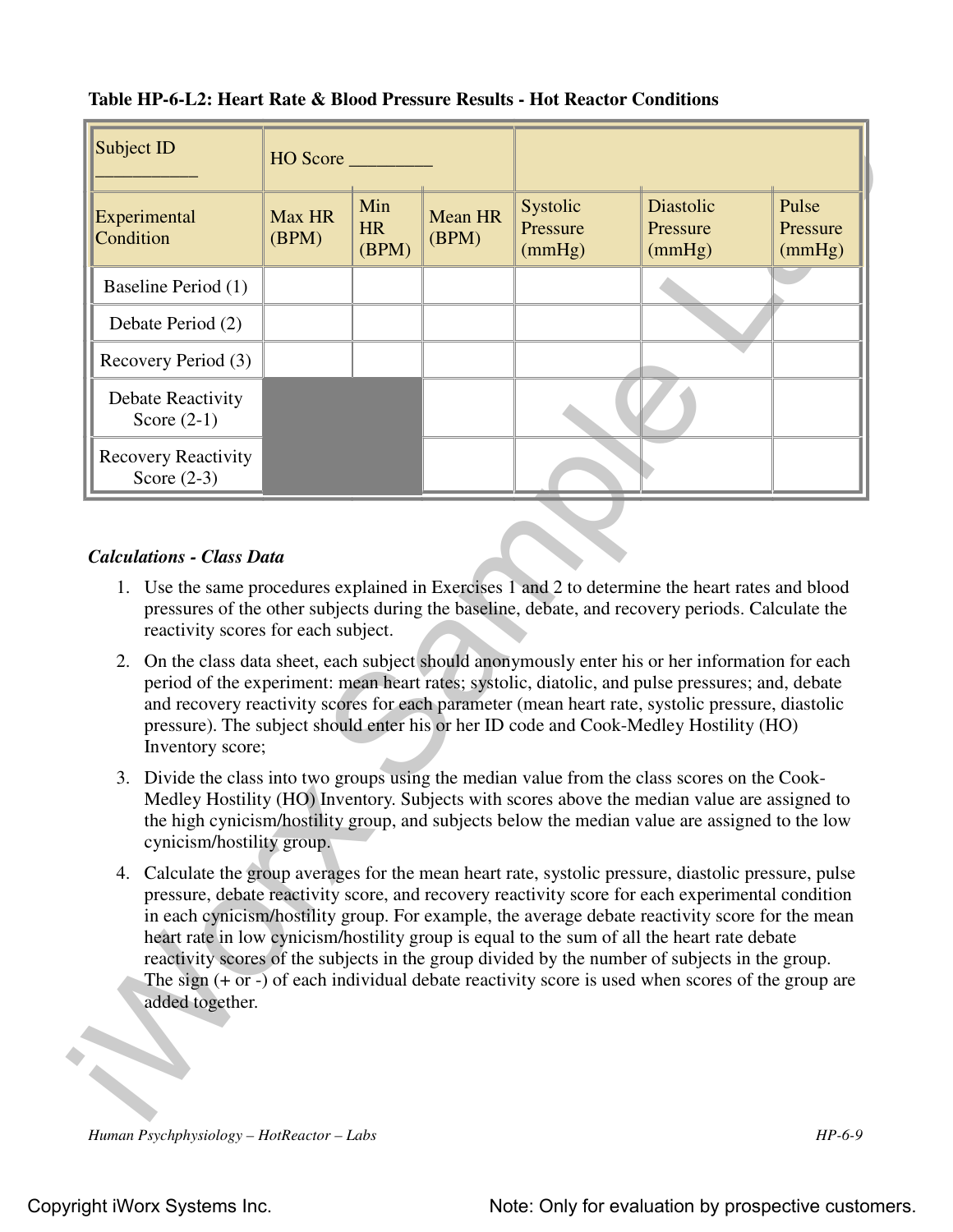## **Experimental Hypotheses**

Aim: To test three experimental hypotheses regarding the effect of personality on changes in heart rate and blood pressure during a debate on social issues.

# *Hypothesis 1*

Ain: To test these experimental by<br>probeses regarding the effect of personality on changes in heart rate<br>and blood persone throng a delate on social resuse.<br> *Hypothesis* 1: The pressure of supporting one's point of view Hypothesis 1: The pressure of supporting one's point of view in a social context, in which contrary viewpoints are being expressed, will cause anxiety. Anxiety will be expressed by changes in the cardiovascular responses. It is predicted that the mean heart rate and blood pressure values of all subjects will be higher during a social issues debate than during the baseline recording.

- 1. Compare your subject's mean heart rate and systolic, diastolic and pulse pressure for the baseline period to the subject's same parameters from the debate period.
- 2. Does your subject show higher anxiety during a debate on a social issue by having higher heart rate and blood pressures during that period in comparison to the parameters from the baseline period?
- 3. Does your subject's data support Hypothesis 1?
- 4. Does your class show higher anxiety during a debate on a social issue by having higher average of the mean heart rate and higher average blood pressures during that period in comparison to the parameters from the baseline period?
- 5. Does the class data support Hypothesis 1?

# *Hypothesis 2*

Hypothesis 2: The debate reactivity scores for the four parameters (mean heart rate, systolic pressure, diastolic pressure, and pulse pressure) are higher for subjects in the high cynicism/hostility group than for subjects in the low cynicism/hostility group.

- 1. Compare the group averages for the four debate reactivity scores (mean heart rate, systolic pressure, diastolic pressure, pulse pressure) from the high cynicism/hostility group to the group averages of the low cynicism/hostility group.
- 2. Does the high cynicism/hostility group have higher debate reactivity scores than the low cynicism/hostility group? Does this mean that subjects with high cynicism/hostility scores are "hotter reactors"?
- 3. Does the class data support Hypothesis 2?

# *Hypothesis 3*

Hypothesis 3: The recovery reactivity scores for the four parameters (mean heart rate, systolic pressure, diastolic pressure, pulse pressure) are lower for subjects in the high cynicism/hostility group than for subjects in the low cynicism/hostility group.

1. Compare the group averages for the four recovery reactivity scores (mean heart rate, systolic pressure, diastolic pressure, pulse pressure) from the high cynicism/hostility group to the group averages of the low cynicism/hostility group.